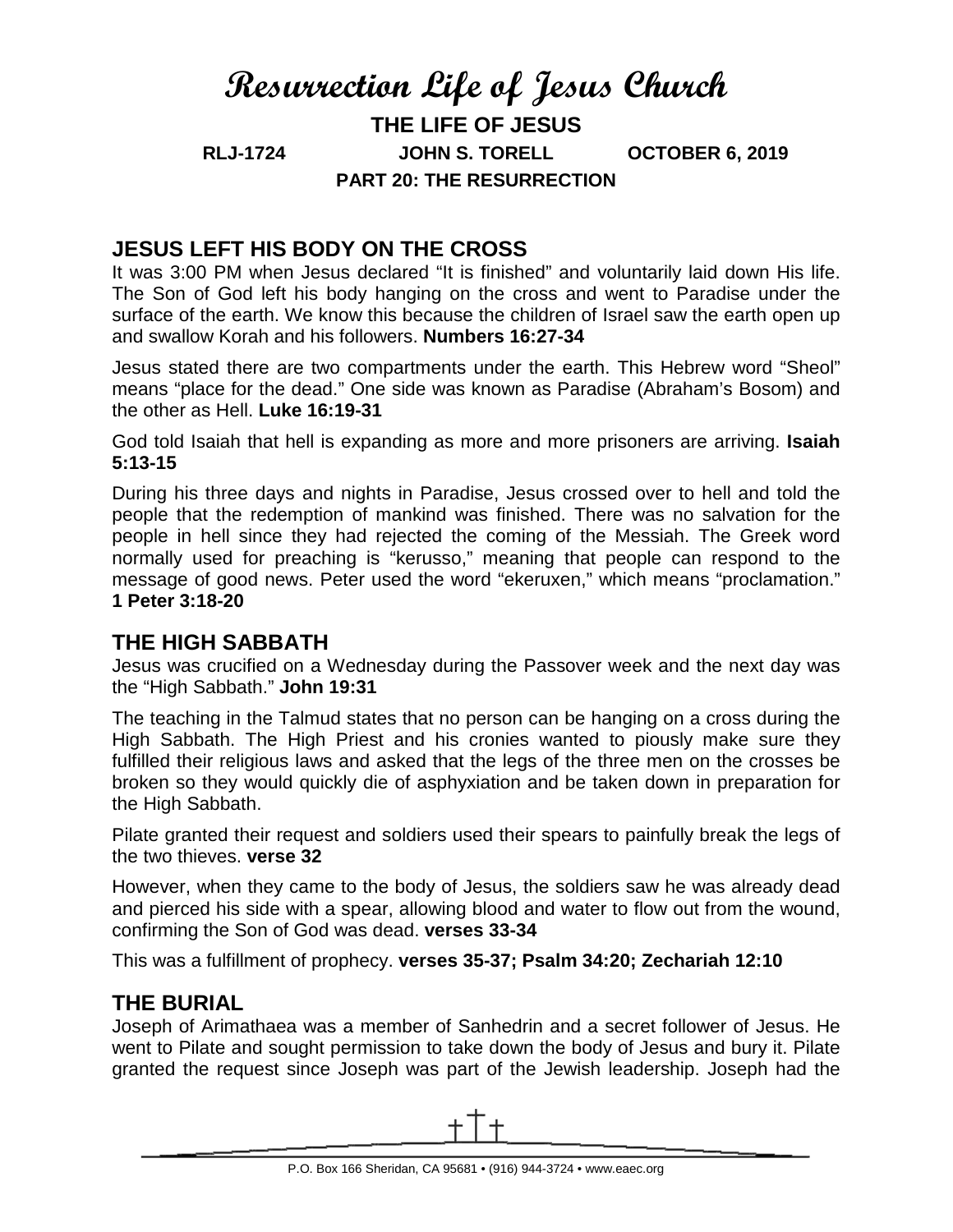body wrapped it in linen and placed in a cave (tomb) that most likely had been prepared for himself. **Luke 23:50-56**

# **THE DEVIL GOT NERVOUS**

The Devil got nervous and the next day (High Sabbath) he moved upon Caiaphas and his accomplices to fabricate a story that Jesus' body might be stolen since He had spoken about His resurrection. They were fairly certain Jesus' disciples would take the body and claim that He had risen from the dead. As a result, they requested that Pilate place a guard outside the tomb to make sure no one tampered with the body. **Matthew 27:62-64**

A unit of Roman soldiers was sent to secure the tomb. Caiaphas used his seal on the stone that covered the cave. The seal would be broken if anyone moved it. **verses 65- 66**

The Devil heard Jesus state He would raise Himself up on the third day. It is my personal belief that the Devil nervously remained in Jerusalem along with legions of fallen angels and countless evil spirits waiting for the third day to arrive. **Mark 9:30-32**

## **THE DISCIPLES OF JESUS**

The Gospel writers do not reveal what the apostles, 70 others and the 39 women did from Wednesday night until Sunday morning. Peter would not have been too popular since he had famously told Jesus he would never deny the Son of God even if the rest did. He subsequently denied Jesus three times when pressure was brought to bear. **Matthew 26:31-35**

Since Jesus and his followers had spent most of their time in Galilee, they would not have had dwelling places in Jerusalem, and would have stayed with local believers in Christ.

We are told in the Book of Acts that Mary, the mother of John Mark had a house in Jerusalem that was large enough for many people to assemble in. John Mark was the disciple that traveled with Paul and Barnabas and also the writer of the second Gospel. **Acts 12:12**

There was also the Upper Room that many of them occupied. **Acts 1:13**

Regardless of where they stayed, it was a difficult three days during which the followers of Jesus suffered from grief and disbelief that the Messiah had died on a cross and failed to display supernatural power. They all remembered that Jesus had said He would rise on the third day and this was their last hope. If this too failed, Jesus was not the Messiah.

My personal belief is that an intergalactic television network had their cameras trained on the tomb in Jerusalem as every angel civilization in the universe watched to see what would transpire on the third day.

Stationed over Jerusalem were 72,000 holy angels. **Matthew 26:53**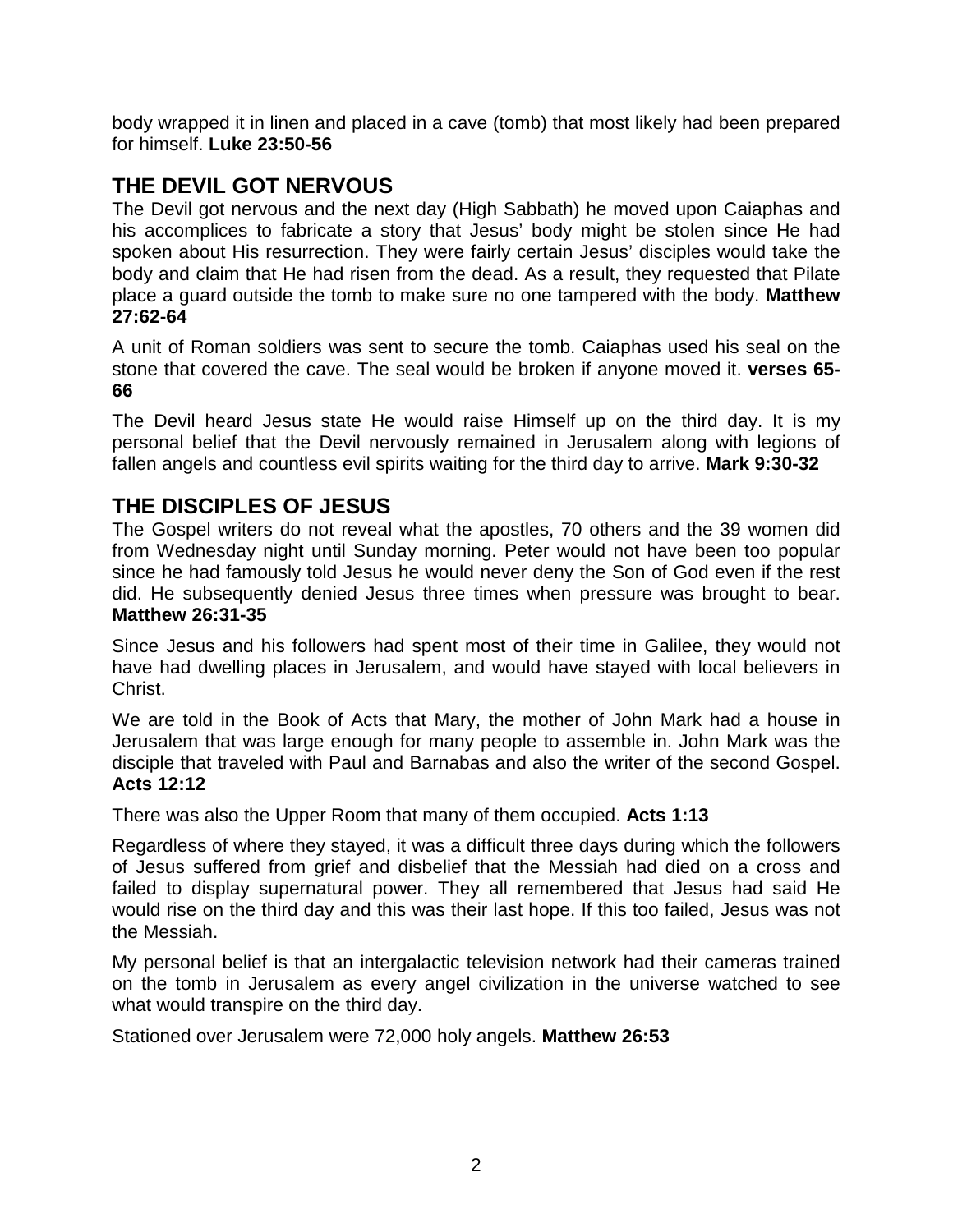# **THE THIRD DAY**

The third day began at 6:00 PM on Saturday evening. God never revealed to the Gospel writers the exact time Jesus left Paradise and re-entered His body lying in the tomb. There was a coordinated effort that took place at the resurrection:

- ❖ Jesus left Paradise and entered the tomb.
- $\div$  The Holy Spirit surged through the dead body, making it come alive again and this was the moment Jesus re-entered the body. **Romans 8:11**
- $\div$  An angel rolled away the stone from the tomb and scared the Roman soldiers so badly that they froze in fear and lay on the ground like dead men. **Matthew 28:2- 4**
- $\div$  The napkin that covered the head of the dead body was removed and folded neatly. The linen that had been wrapped around the body had been removed and laid upon the ledge and Jesus' resurrected body was clothed with heavenly garments. **John 20:1-7**

Caiaphas and the rest of the Sanhedrin were the first to hear that Jesus had been resurrected when the Roman soldiers came to tell their story. Caiaphas called for a meeting of the Scribes, Pharisees, Sadducees and Herodians and told them that Jesus was alive.

Instead of repenting and seeking Jesus, they hardened their hearts like Pharaoh of old and told the Roman soldiers to tell Pilate they had fallen asleep and Jesus' disciples had stolen the body. This required the soldiers to trust that Caiaphas would protect them since it was a death sentence for sleeping on duty. It would be suicide for the Roman soldiers to tell Pilate they failed to guard the tomb because they were sleeping.

The power of the Jewish leadership was evident when they promised that the Roman soldiers would be protected and not suffer any consequences. The soldiers guarding the tomb were given large sums of money in return for spreading the lies of the Jewish leadership. Pontius Pilate also must have been bribed because nothing happened to the Roman soldiers. **Matthew 28:11-15**

# **THE WOMEN**

We should take note that Jesus did not go to His followers after the resurrection, rather, they came to him. The men did not plan to visit the tomb Sunday morning. The women went to attend to Jesus and give Him a proper burial procedure. They certainly did not expect Him to be alive. **Luke 24:1**

They found the tomb empty and two angels that suddenly materialized next to them. **verses 2-8**

The apostles and the rest of the 70 had no faith whatsoever when the women returned with the story that Jesus was risen from the dead. The men felt that the women were emotional and did not know what they were talking about. **verses 9-11**

Peter and John ran to the tomb and found it empty. John believed that Jesus was resurrected but Peter did not and they went back home. **John 20:3-10**